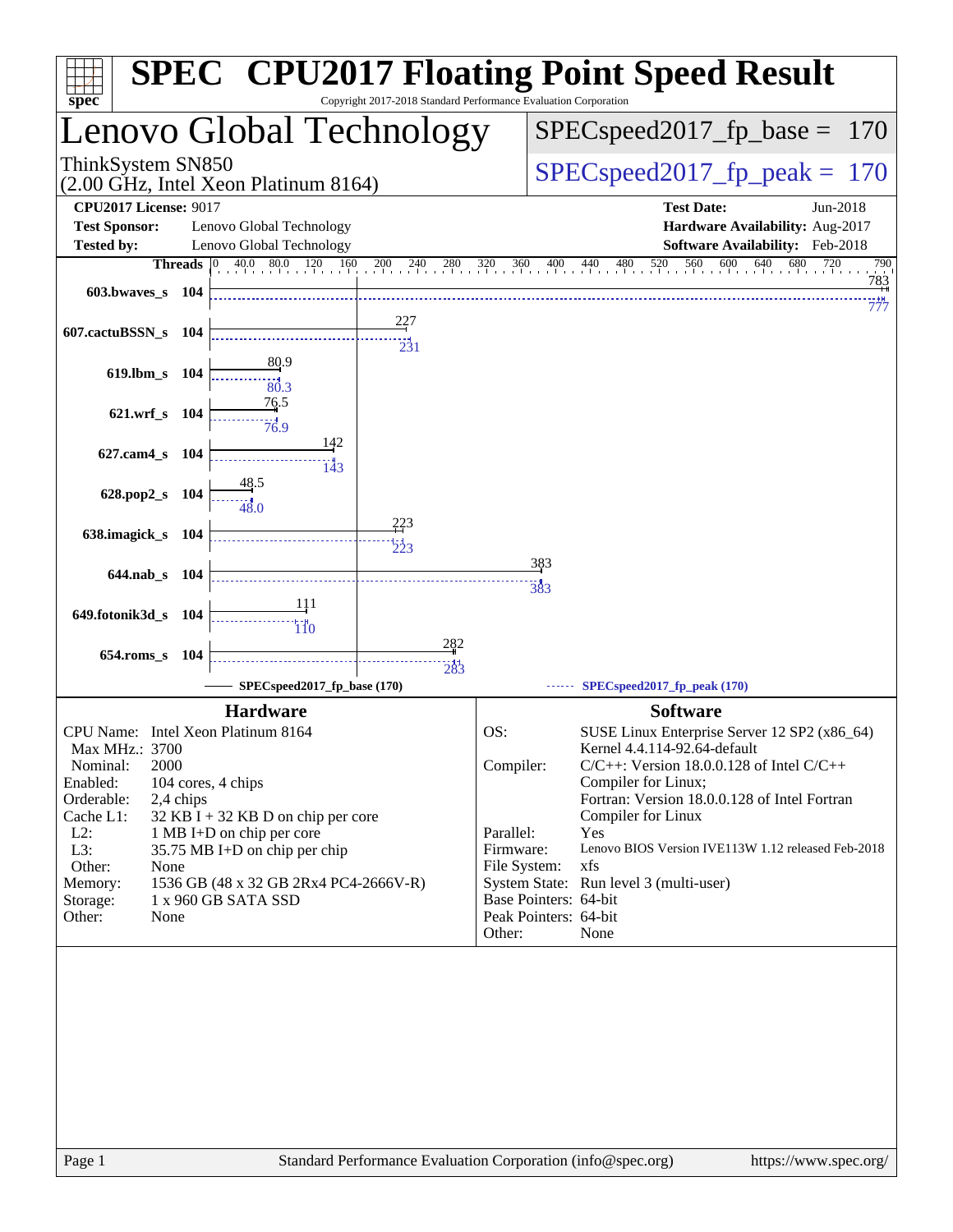

### Lenovo Global Technology

(2.00 GHz, Intel Xeon Platinum 8164)

ThinkSystem SN850<br>  $SPEC speed2017$  fp\_peak = 170

SPECspeed2017 fp base =  $170$ 

**[Test Sponsor:](http://www.spec.org/auto/cpu2017/Docs/result-fields.html#TestSponsor)** Lenovo Global Technology **[Hardware Availability:](http://www.spec.org/auto/cpu2017/Docs/result-fields.html#HardwareAvailability)** Aug-2017 **[Tested by:](http://www.spec.org/auto/cpu2017/Docs/result-fields.html#Testedby)** Lenovo Global Technology **[Software Availability:](http://www.spec.org/auto/cpu2017/Docs/result-fields.html#SoftwareAvailability)** Feb-2018

**[CPU2017 License:](http://www.spec.org/auto/cpu2017/Docs/result-fields.html#CPU2017License)** 9017 **[Test Date:](http://www.spec.org/auto/cpu2017/Docs/result-fields.html#TestDate)** Jun-2018

#### **[Results Table](http://www.spec.org/auto/cpu2017/Docs/result-fields.html#ResultsTable)**

|                           | <b>Base</b>    |                |       |                |       |                |       | <b>Peak</b>    |                |              |                |              |                |              |
|---------------------------|----------------|----------------|-------|----------------|-------|----------------|-------|----------------|----------------|--------------|----------------|--------------|----------------|--------------|
| <b>Benchmark</b>          | <b>Threads</b> | <b>Seconds</b> | Ratio | <b>Seconds</b> | Ratio | <b>Seconds</b> | Ratio | <b>Threads</b> | <b>Seconds</b> | <b>Ratio</b> | <b>Seconds</b> | <b>Ratio</b> | <b>Seconds</b> | <b>Ratio</b> |
| 603.bwayes s              | 104            | 75.4           | 783   | 75.2           | 785   | 75.9           | 777   | 104            | 75.9           | 777          | 75.6           | 780          | 76.3           | 773          |
| 607.cactuBSSN s           | 104            | 73.5           | 227   | 73.6           | 227   | 73.6           | 227   | 104            | 72.1           | 231          | 72.0           | 231          | 72.1           | 231          |
| $619.1$ bm s              | 104            | 65.0           | 80.5  | 64.6           | 81.1  | 64.8           | 80.9  | 104            | 66.1           | 79.2         | 65.3           | 80.3         | 65.2           | 80.3         |
| $621$ .wrf s              | 104            | 173            | 76.5  | 170            | 77.7  | 177            | 74.7  | 104            | 172            | 76.9         | 173            | 76.4         | 171            | 77.4         |
| $627$ .cam $4$ s          | 104            | 61.8           | 143   | 62.5           | 142   | 62.3           | 142   | 104            | 61.6           | 144          | 62.2           | 143          | 62.4           | 142          |
| $628.pop2_s$              | 104            | 244            | 48.7  | 245            | 48.5  | 249            | 47.6  | 104            | 250            | 47.4         | 245            | 48.6         | 248            | <b>48.0</b>  |
| 638.imagick_s             | 104            | 64.6           | 223   | 67.4           | 214   | 64.7           | 223   | 104            | 68.1           | 212          | 64.7           | 223          | 64.6           | 223          |
| $644$ .nab s              | 104            | 45.6           | 383   | 45.6           | 384   | 45.6           | 383   | 104            | 45.6           | 383          | 45.8           | 382          | 45.7           | 383          |
| 649.fotonik3d s           | 104            | 81.5           | 112   | 81.8           | 111   | 82.2           | 111   | 104            | 83.1           | <b>110</b>   | 92.5           | 98.6         | 80.7           | 113          |
| $654$ .roms s             | 104            | 56.0           | 281   | 55.9           | 282   | 55.6           | 283   | 104            | 54.6           | 288          | 55.7           | 283          | 55.9           | 282          |
| $SPECspeed2017$ fp base = | 170            |                |       |                |       |                |       |                |                |              |                |              |                |              |

**[SPECspeed2017\\_fp\\_peak =](http://www.spec.org/auto/cpu2017/Docs/result-fields.html#SPECspeed2017fppeak) 170**

Results appear in the [order in which they were run.](http://www.spec.org/auto/cpu2017/Docs/result-fields.html#RunOrder) Bold underlined text [indicates a median measurement](http://www.spec.org/auto/cpu2017/Docs/result-fields.html#Median).

#### **[Operating System Notes](http://www.spec.org/auto/cpu2017/Docs/result-fields.html#OperatingSystemNotes)**

Stack size set to unlimited using "ulimit -s unlimited"

#### **[General Notes](http://www.spec.org/auto/cpu2017/Docs/result-fields.html#GeneralNotes)**

Environment variables set by runcpu before the start of the run: LD\_LIBRARY\_PATH = "/home/cpu2017.1.0.2.ic18.0/lib/ia32:/home/cpu2017.1.0.2.ic18.0/lib/intel64" LD\_LIBRARY\_PATH = "\$LD\_LIBRARY\_PATH:/home/cpu2017.1.0.2.ic18.0/je5.0.1-32:/home/cpu2017.1.0.2.ic18.0/je5.0.1-64" OMP\_STACKSIZE = "192M"

 Binaries compiled on a system with 1x Intel Core i7-4790 CPU + 32GB RAM memory using Redhat Enterprise Linux 7.4 Transparent Huge Pages enabled by default Prior to runcpu invocation Filesystem page cache synced and cleared with: sync; echo 3> /proc/sys/vm/drop\_caches Yes: The test sponsor attests, as of date of publication, that CVE-2017-5754 (Meltdown) is mitigated in the system as tested and documented. Yes: The test sponsor attests, as of date of publication, that CVE-2017-5753 (Spectre variant 1) is mitigated in the system as tested and documented. Yes: The test sponsor attests, as of date of publication, that CVE-2017-5715 (Spectre variant 2) is mitigated in the system as tested and documented.

#### **[Platform Notes](http://www.spec.org/auto/cpu2017/Docs/result-fields.html#PlatformNotes)**

BIOS configuration: Choose Operating Mode set to Maximum Performance Hyper-Threading set to Disable

**(Continued on next page)**

Page 2 Standard Performance Evaluation Corporation [\(info@spec.org\)](mailto:info@spec.org) <https://www.spec.org/>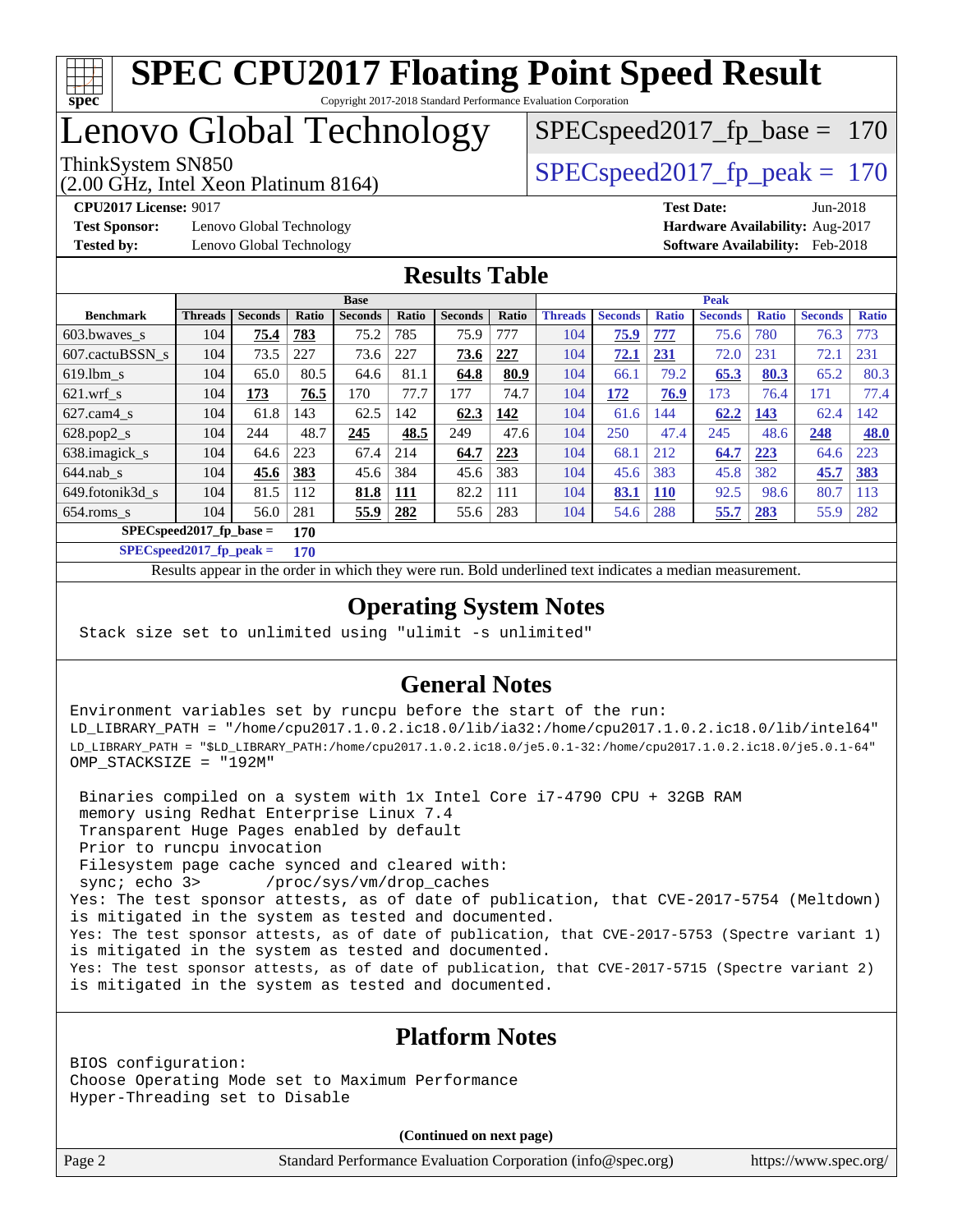

Lenovo Global Technology

ThinkSystem SN850<br>  $SPEC speed2017$  fp\_peak = 170 SPECspeed2017 fp base =  $170$ 

(2.00 GHz, Intel Xeon Platinum 8164)

**[Test Sponsor:](http://www.spec.org/auto/cpu2017/Docs/result-fields.html#TestSponsor)** Lenovo Global Technology **[Hardware Availability:](http://www.spec.org/auto/cpu2017/Docs/result-fields.html#HardwareAvailability)** Aug-2017 **[Tested by:](http://www.spec.org/auto/cpu2017/Docs/result-fields.html#Testedby)** Lenovo Global Technology **[Software Availability:](http://www.spec.org/auto/cpu2017/Docs/result-fields.html#SoftwareAvailability)** Feb-2018

**[CPU2017 License:](http://www.spec.org/auto/cpu2017/Docs/result-fields.html#CPU2017License)** 9017 **[Test Date:](http://www.spec.org/auto/cpu2017/Docs/result-fields.html#TestDate)** Jun-2018

#### **[Platform Notes \(Continued\)](http://www.spec.org/auto/cpu2017/Docs/result-fields.html#PlatformNotes)**

Page 3 Standard Performance Evaluation Corporation [\(info@spec.org\)](mailto:info@spec.org) <https://www.spec.org/> DCU Streamer Prefetcher set to Disable MONITOR/MWAIT set to Enable DCA set to Enable Stale AtoS set to Enable LLC dead line alloc set to Disable Sysinfo program /home/cpu2017.1.0.2.ic18.0/bin/sysinfo Rev: r5797 of 2017-06-14 96c45e4568ad54c135fd618bcc091c0f running on SN850-01 Thu Jun 14 23:24:41 2018 SUT (System Under Test) info as seen by some common utilities. For more information on this section, see <https://www.spec.org/cpu2017/Docs/config.html#sysinfo> From /proc/cpuinfo model name : Intel(R) Xeon(R) Platinum 8164 CPU @ 2.00GHz 4 "physical id"s (chips) 104 "processors" cores, siblings (Caution: counting these is hw and system dependent. The following excerpts from /proc/cpuinfo might not be reliable. Use with caution.) cpu cores : 26 siblings : 26 physical 0: cores 0 1 2 3 4 5 6 8 9 10 11 12 13 16 17 18 19 20 21 22 24 25 26 27 28 29 physical 1: cores 0 1 2 3 4 5 6 8 9 10 11 12 13 16 17 18 19 20 21 22 24 25 26 27 28 29 physical 2: cores 0 1 2 3 4 5 6 8 9 10 11 12 13 16 17 18 19 20 21 22 24 25 26 27 28  $29$  physical 3: cores 0 1 2 3 4 5 6 8 9 10 11 12 13 16 17 18 19 20 21 22 24 25 26 27 28 29 From lscpu: Architecture: x86\_64 CPU op-mode(s): 32-bit, 64-bit Byte Order: Little Endian CPU(s): 104 On-line CPU(s) list: 0-103 Thread(s) per core: 1 Core(s) per socket: 26 Socket(s): 4 NUMA node(s): 4 Vendor ID: GenuineIntel CPU family: 6 Model: 85 Model name: Intel(R) Xeon(R) Platinum 8164 CPU @ 2.00GHz Stepping: 4 CPU MHz: 1995.299 BogoMIPS: 3990.59 **(Continued on next page)**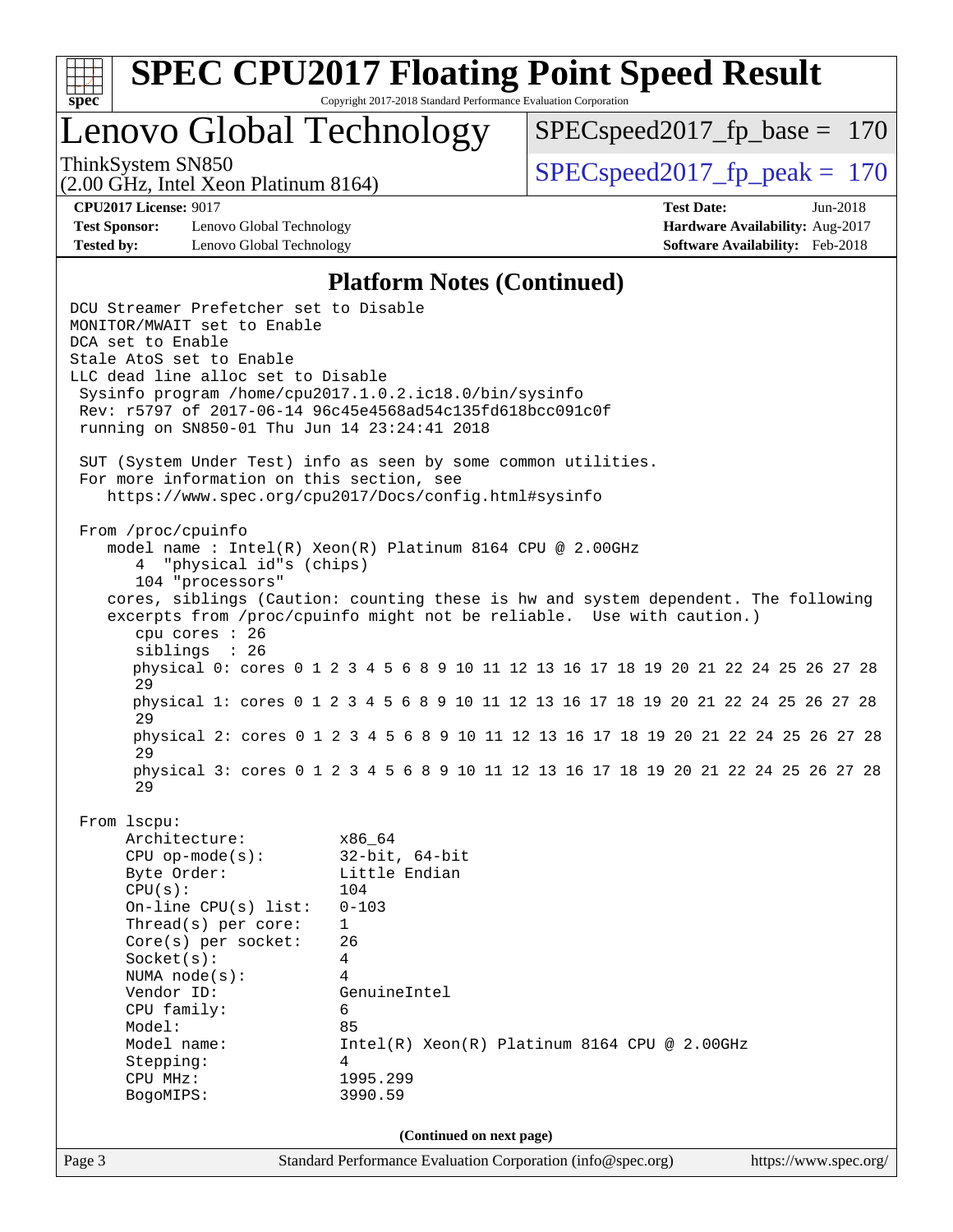

# **[SPEC CPU2017 Floating Point Speed Result](http://www.spec.org/auto/cpu2017/Docs/result-fields.html#SPECCPU2017FloatingPointSpeedResult)**

Copyright 2017-2018 Standard Performance Evaluation Corporation

Lenovo Global Technology

[SPECspeed2017\\_fp\\_base =](http://www.spec.org/auto/cpu2017/Docs/result-fields.html#SPECspeed2017fpbase) 170

(2.00 GHz, Intel Xeon Platinum 8164)

ThinkSystem SN850<br>  $\overline{SPEC speed2017\_fp\_peak} = 170$ 

**[CPU2017 License:](http://www.spec.org/auto/cpu2017/Docs/result-fields.html#CPU2017License)** 9017 **[Test Date:](http://www.spec.org/auto/cpu2017/Docs/result-fields.html#TestDate)** Jun-2018

**[Test Sponsor:](http://www.spec.org/auto/cpu2017/Docs/result-fields.html#TestSponsor)** Lenovo Global Technology **[Hardware Availability:](http://www.spec.org/auto/cpu2017/Docs/result-fields.html#HardwareAvailability)** Aug-2017 **[Tested by:](http://www.spec.org/auto/cpu2017/Docs/result-fields.html#Testedby)** Lenovo Global Technology **[Software Availability:](http://www.spec.org/auto/cpu2017/Docs/result-fields.html#SoftwareAvailability)** Feb-2018

**[Platform Notes \(Continued\)](http://www.spec.org/auto/cpu2017/Docs/result-fields.html#PlatformNotes)**

| Virtualization:         | VT-x                 |  |  |  |  |
|-------------------------|----------------------|--|--|--|--|
|                         |                      |  |  |  |  |
| $L1d$ cache:            | 32K                  |  |  |  |  |
| Lli cache:              | 32K                  |  |  |  |  |
| $L2$ cache:             | 1024K                |  |  |  |  |
| $L3$ cache:             | 36608K               |  |  |  |  |
| NUMA $node0$ $CPU(s)$ : | $0 - 25$             |  |  |  |  |
| NUMA nodel CPU(s):      | $26 - 51$            |  |  |  |  |
| NUMA $node2$ $CPU(s)$ : | $52 - 77$            |  |  |  |  |
| NUMA node3 CPU(s):      | $78 - 103$           |  |  |  |  |
| Flanc:                  | ≙מ <i>חז</i> י וות f |  |  |  |  |

Flags: fpu vme de pse tsc msr pae mce cx8 apic sep mtrr pge mca cmov pat pse36 clflush dts acpi mmx fxsr sse sse2 ss ht tm pbe syscall nx pdpe1gb rdtscp lm constant\_tsc art arch\_perfmon pebs bts rep\_good nopl xtopology nonstop\_tsc aperfmperf eagerfpu pni pclmulqdq dtes64 monitor ds\_cpl vmx smx est tm2 ssse3 sdbg fma cx16 xtpr pdcm pcid dca sse4\_1 sse4\_2 x2apic movbe popcnt tsc\_deadline\_timer aes xsave avx f16c rdrand lahf\_lm abm 3dnowprefetch ida arat epb invpcid\_single pln pts dtherm intel\_pt rsb\_ctxsw spec\_ctrl retpoline kaiser tpr\_shadow vnmi flexpriority ept vpid fsgsbase tsc\_adjust bmi1 hle avx2 smep bmi2 erms invpcid rtm cqm mpx avx512f avx512dq rdseed adx smap clflushopt clwb avx512cd avx512bw avx512vl xsaveopt xsavec xgetbv1 cqm\_llc cqm\_occup\_llc

 /proc/cpuinfo cache data cache size : 36608 KB

 From numactl --hardware WARNING: a numactl 'node' might or might not correspond to a physical chip. available: 4 nodes (0-3) node 0 cpus: 0 1 2 3 4 5 6 7 8 9 10 11 12 13 14 15 16 17 18 19 20 21 22 23 24 25 node 0 size: 386659 MB node 0 free: 386078 MB

 node 1 cpus: 26 27 28 29 30 31 32 33 34 35 36 37 38 39 40 41 42 43 44 45 46 47 48 49 50 51 node 1 size: 387057 MB node 1 free: 386566 MB

 node 2 cpus: 52 53 54 55 56 57 58 59 60 61 62 63 64 65 66 67 68 69 70 71 72 73 74 75 76 77 node 2 size: 387057 MB

 node 2 free: 386428 MB node 3 cpus: 78 79 80 81 82 83 84 85 86 87 88 89 90 91 92 93 94 95 96 97 98 99 100 101

 102 103 node 3 size: 387054 MB

node 3 free: 386702 MB

 node distances: node 0 1 2 3

 0: 10 21 21 21 1: 21 10 21 21

 2: 21 21 10 21 3: 21 21 21 10

**(Continued on next page)**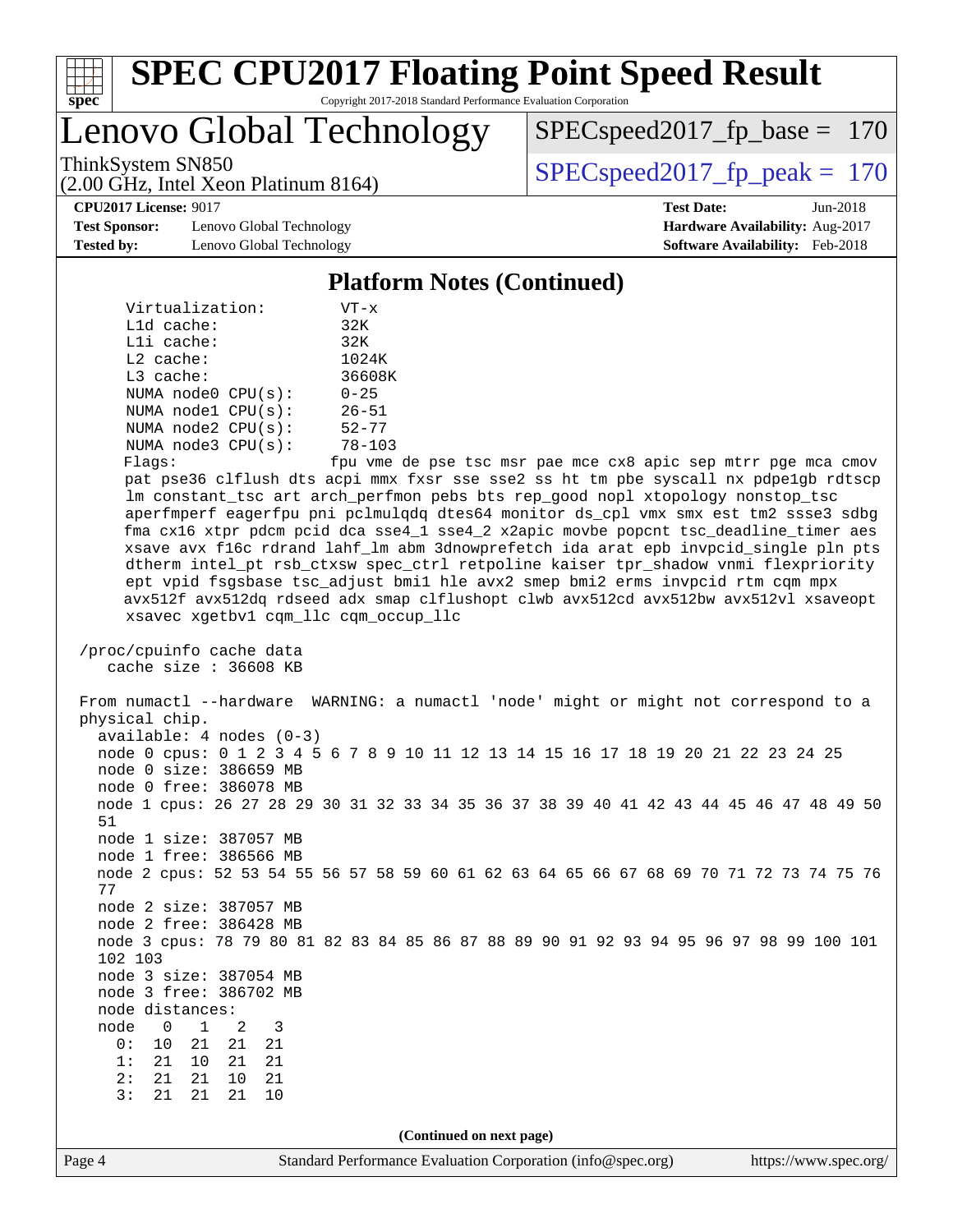

**[Compiler Version Notes](http://www.spec.org/auto/cpu2017/Docs/result-fields.html#CompilerVersionNotes)**

CC 619.lbm\_s(base) 638.imagick\_s(base, peak) 644.nab\_s(base, peak)

==============================================================================

**(Continued on next page)**

Page 5 Standard Performance Evaluation Corporation [\(info@spec.org\)](mailto:info@spec.org) <https://www.spec.org/>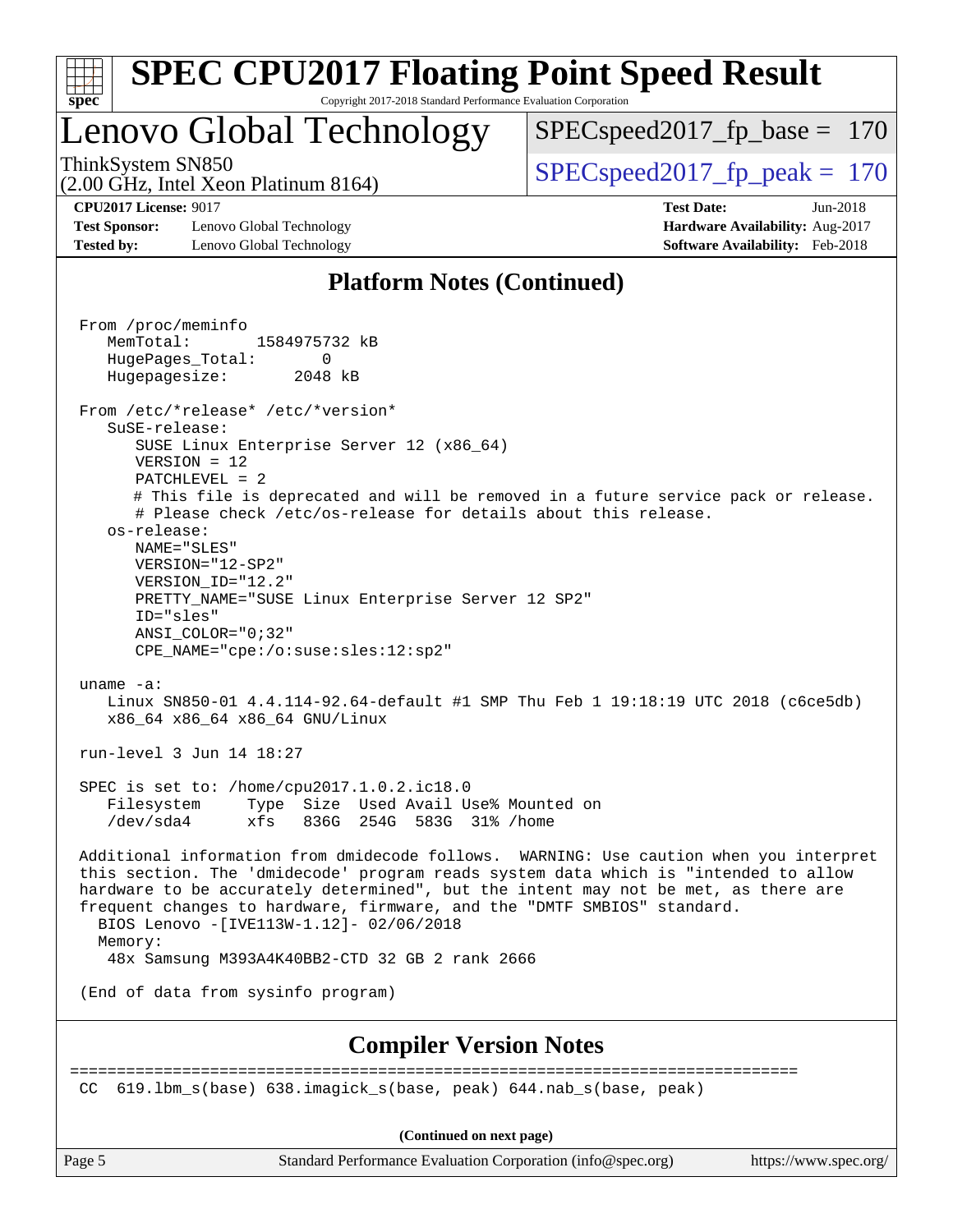

# **[SPEC CPU2017 Floating Point Speed Result](http://www.spec.org/auto/cpu2017/Docs/result-fields.html#SPECCPU2017FloatingPointSpeedResult)**

Copyright 2017-2018 Standard Performance Evaluation Corporation

Lenovo Global Technology

[SPECspeed2017\\_fp\\_base =](http://www.spec.org/auto/cpu2017/Docs/result-fields.html#SPECspeed2017fpbase) 170

(2.00 GHz, Intel Xeon Platinum 8164)

ThinkSystem SN850<br>  $(2.00 \text{ GHz. Intel } \text{Yeen Platinum } 8164)$  [SPECspeed2017\\_fp\\_peak =](http://www.spec.org/auto/cpu2017/Docs/result-fields.html#SPECspeed2017fppeak) 170

**[Test Sponsor:](http://www.spec.org/auto/cpu2017/Docs/result-fields.html#TestSponsor)** Lenovo Global Technology **[Hardware Availability:](http://www.spec.org/auto/cpu2017/Docs/result-fields.html#HardwareAvailability)** Aug-2017 **[Tested by:](http://www.spec.org/auto/cpu2017/Docs/result-fields.html#Testedby)** Lenovo Global Technology **[Software Availability:](http://www.spec.org/auto/cpu2017/Docs/result-fields.html#SoftwareAvailability)** Feb-2018

**[CPU2017 License:](http://www.spec.org/auto/cpu2017/Docs/result-fields.html#CPU2017License)** 9017 **[Test Date:](http://www.spec.org/auto/cpu2017/Docs/result-fields.html#TestDate)** Jun-2018

#### **[Compiler Version Notes \(Continued\)](http://www.spec.org/auto/cpu2017/Docs/result-fields.html#CompilerVersionNotes)**

|     |  |                                                         |                               |                                                                 | (Continued on next page) |  |                                                                 |  |
|-----|--|---------------------------------------------------------|-------------------------------|-----------------------------------------------------------------|--------------------------|--|-----------------------------------------------------------------|--|
|     |  |                                                         | ifort (IFORT) 18.0.0 20170811 | Copyright (C) 1985-2017 Intel Corporation. All rights reserved. |                          |  |                                                                 |  |
| FC  |  |                                                         |                               | 603.bwaves_s(peak) 649.fotonik3d_s(peak) 654.roms_s(peak)       |                          |  |                                                                 |  |
|     |  |                                                         | ifort (IFORT) 18.0.0 20170811 | Copyright (C) 1985-2017 Intel Corporation. All rights reserved. |                          |  |                                                                 |  |
|     |  |                                                         |                               | FC 603.bwaves_s(base) 649.fotonik3d_s(base) 654.roms_s(base)    |                          |  |                                                                 |  |
|     |  |                                                         |                               |                                                                 |                          |  | Copyright (C) 1985-2017 Intel Corporation. All rights reserved. |  |
|     |  |                                                         | ifort (IFORT) 18.0.0 20170811 | Copyright (C) 1985-2017 Intel Corporation. All rights reserved. |                          |  |                                                                 |  |
|     |  | icpc (ICC) 18.0.0 20170811<br>icc (ICC) 18.0.0 20170811 |                               | Copyright (C) 1985-2017 Intel Corporation. All rights reserved. |                          |  |                                                                 |  |
|     |  | FC 607.cactuBSSN_s(peak)                                |                               |                                                                 |                          |  |                                                                 |  |
|     |  |                                                         |                               | Copyright (C) 1985-2017 Intel Corporation. All rights reserved. |                          |  |                                                                 |  |
|     |  |                                                         | ifort (IFORT) 18.0.0 20170811 | Copyright (C) 1985-2017 Intel Corporation. All rights reserved. |                          |  |                                                                 |  |
|     |  | icpc (ICC) 18.0.0 20170811<br>icc (ICC) 18.0.0 20170811 |                               | Copyright (C) 1985-2017 Intel Corporation. All rights reserved. |                          |  |                                                                 |  |
|     |  | FC 607.cactuBSSN_s(base)                                |                               |                                                                 |                          |  |                                                                 |  |
|     |  | icc (ICC) 18.0.0 20170811                               |                               | Copyright (C) 1985-2017 Intel Corporation. All rights reserved. |                          |  |                                                                 |  |
| CC. |  | $619.1$ bm_s(peak)                                      |                               |                                                                 |                          |  |                                                                 |  |
|     |  |                                                         |                               |                                                                 |                          |  |                                                                 |  |
|     |  | icc (ICC) 18.0.0 20170811                               |                               | Copyright (C) 1985-2017 Intel Corporation. All rights reserved. |                          |  |                                                                 |  |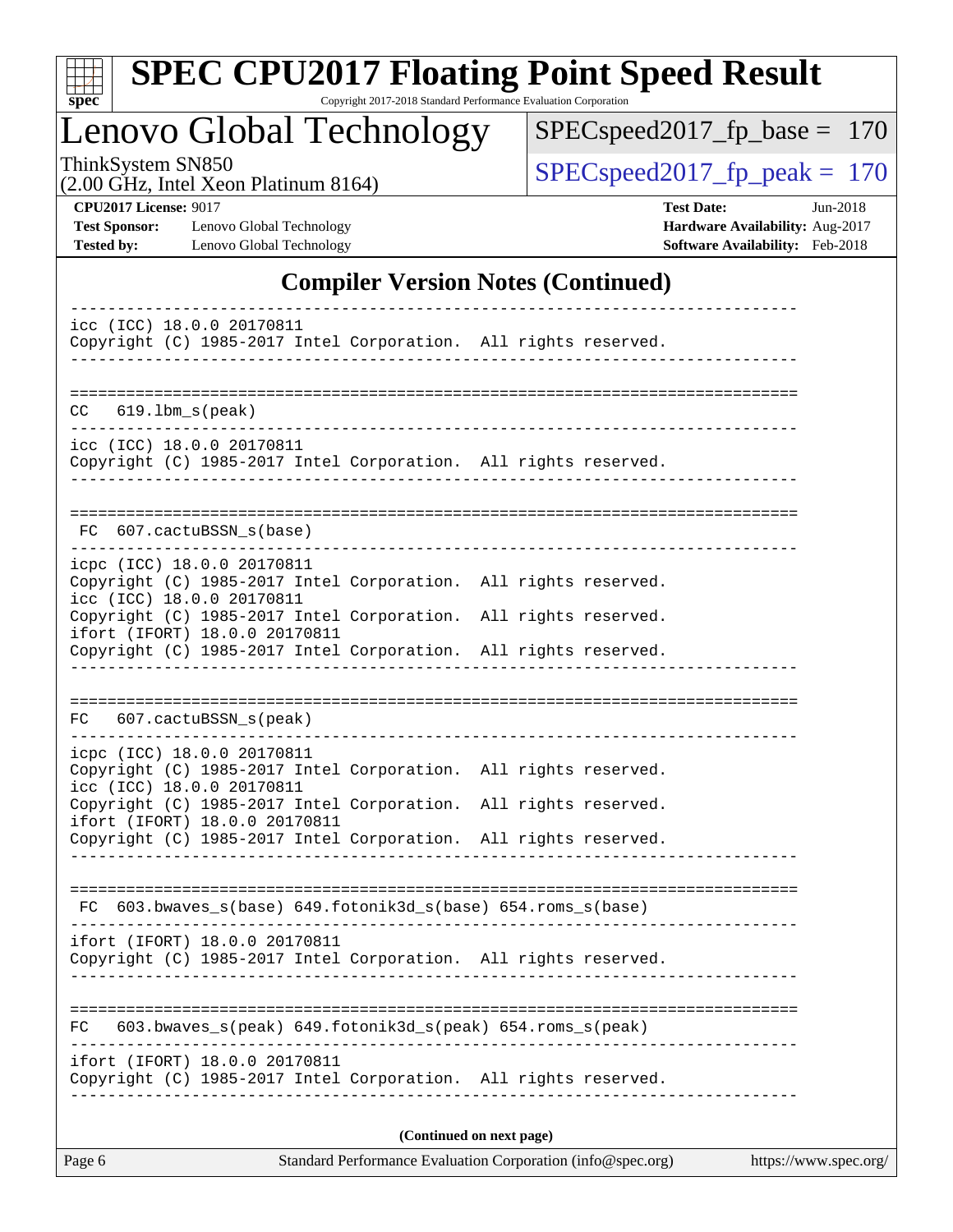

# **[SPEC CPU2017 Floating Point Speed Result](http://www.spec.org/auto/cpu2017/Docs/result-fields.html#SPECCPU2017FloatingPointSpeedResult)**

Copyright 2017-2018 Standard Performance Evaluation Corporation

### Lenovo Global Technology

SPECspeed2017 fp base =  $170$ 

(2.00 GHz, Intel Xeon Platinum 8164)

ThinkSystem SN850<br>  $SPEC speed2017$  fp\_peak = 170

**[Test Sponsor:](http://www.spec.org/auto/cpu2017/Docs/result-fields.html#TestSponsor)** Lenovo Global Technology **[Hardware Availability:](http://www.spec.org/auto/cpu2017/Docs/result-fields.html#HardwareAvailability)** Aug-2017 **[Tested by:](http://www.spec.org/auto/cpu2017/Docs/result-fields.html#Testedby)** Lenovo Global Technology **[Software Availability:](http://www.spec.org/auto/cpu2017/Docs/result-fields.html#SoftwareAvailability)** Feb-2018

**[CPU2017 License:](http://www.spec.org/auto/cpu2017/Docs/result-fields.html#CPU2017License)** 9017 **[Test Date:](http://www.spec.org/auto/cpu2017/Docs/result-fields.html#TestDate)** Jun-2018

#### **[Compiler Version Notes \(Continued\)](http://www.spec.org/auto/cpu2017/Docs/result-fields.html#CompilerVersionNotes)**

============================================================================== CC 621.wrf\_s(base) 627.cam4\_s(base, peak) 628.pop2\_s(base) ----------------------------------------------------------------------------- ifort (IFORT) 18.0.0 20170811 Copyright (C) 1985-2017 Intel Corporation. All rights reserved. icc (ICC) 18.0.0 20170811 Copyright (C) 1985-2017 Intel Corporation. All rights reserved. ------------------------------------------------------------------------------ ============================================================================== CC 621.wrf\_s(peak) 628.pop2\_s(peak) ----------------------------------------------------------------------------- ifort (IFORT) 18.0.0 20170811 Copyright (C) 1985-2017 Intel Corporation. All rights reserved. icc (ICC) 18.0.0 20170811 Copyright (C) 1985-2017 Intel Corporation. All rights reserved. ------------------------------------------------------------------------------

### **[Base Compiler Invocation](http://www.spec.org/auto/cpu2017/Docs/result-fields.html#BaseCompilerInvocation)**

[C benchmarks](http://www.spec.org/auto/cpu2017/Docs/result-fields.html#Cbenchmarks): [icc](http://www.spec.org/cpu2017/results/res2018q3/cpu2017-20180620-07209.flags.html#user_CCbase_intel_icc_18.0_66fc1ee009f7361af1fbd72ca7dcefbb700085f36577c54f309893dd4ec40d12360134090235512931783d35fd58c0460139e722d5067c5574d8eaf2b3e37e92)

[Fortran benchmarks](http://www.spec.org/auto/cpu2017/Docs/result-fields.html#Fortranbenchmarks): [ifort](http://www.spec.org/cpu2017/results/res2018q3/cpu2017-20180620-07209.flags.html#user_FCbase_intel_ifort_18.0_8111460550e3ca792625aed983ce982f94888b8b503583aa7ba2b8303487b4d8a21a13e7191a45c5fd58ff318f48f9492884d4413fa793fd88dd292cad7027ca)

[Benchmarks using both Fortran and C](http://www.spec.org/auto/cpu2017/Docs/result-fields.html#BenchmarksusingbothFortranandC): [ifort](http://www.spec.org/cpu2017/results/res2018q3/cpu2017-20180620-07209.flags.html#user_CC_FCbase_intel_ifort_18.0_8111460550e3ca792625aed983ce982f94888b8b503583aa7ba2b8303487b4d8a21a13e7191a45c5fd58ff318f48f9492884d4413fa793fd88dd292cad7027ca) [icc](http://www.spec.org/cpu2017/results/res2018q3/cpu2017-20180620-07209.flags.html#user_CC_FCbase_intel_icc_18.0_66fc1ee009f7361af1fbd72ca7dcefbb700085f36577c54f309893dd4ec40d12360134090235512931783d35fd58c0460139e722d5067c5574d8eaf2b3e37e92)

[Benchmarks using Fortran, C, and C++:](http://www.spec.org/auto/cpu2017/Docs/result-fields.html#BenchmarksusingFortranCandCXX) [icpc](http://www.spec.org/cpu2017/results/res2018q3/cpu2017-20180620-07209.flags.html#user_CC_CXX_FCbase_intel_icpc_18.0_c510b6838c7f56d33e37e94d029a35b4a7bccf4766a728ee175e80a419847e808290a9b78be685c44ab727ea267ec2f070ec5dc83b407c0218cded6866a35d07) [icc](http://www.spec.org/cpu2017/results/res2018q3/cpu2017-20180620-07209.flags.html#user_CC_CXX_FCbase_intel_icc_18.0_66fc1ee009f7361af1fbd72ca7dcefbb700085f36577c54f309893dd4ec40d12360134090235512931783d35fd58c0460139e722d5067c5574d8eaf2b3e37e92) [ifort](http://www.spec.org/cpu2017/results/res2018q3/cpu2017-20180620-07209.flags.html#user_CC_CXX_FCbase_intel_ifort_18.0_8111460550e3ca792625aed983ce982f94888b8b503583aa7ba2b8303487b4d8a21a13e7191a45c5fd58ff318f48f9492884d4413fa793fd88dd292cad7027ca)

### **[Base Portability Flags](http://www.spec.org/auto/cpu2017/Docs/result-fields.html#BasePortabilityFlags)**

 603.bwaves\_s: [-DSPEC\\_LP64](http://www.spec.org/cpu2017/results/res2018q3/cpu2017-20180620-07209.flags.html#suite_basePORTABILITY603_bwaves_s_DSPEC_LP64) 607.cactuBSSN\_s: [-DSPEC\\_LP64](http://www.spec.org/cpu2017/results/res2018q3/cpu2017-20180620-07209.flags.html#suite_basePORTABILITY607_cactuBSSN_s_DSPEC_LP64) 619.lbm\_s: [-DSPEC\\_LP64](http://www.spec.org/cpu2017/results/res2018q3/cpu2017-20180620-07209.flags.html#suite_basePORTABILITY619_lbm_s_DSPEC_LP64) 621.wrf\_s: [-DSPEC\\_LP64](http://www.spec.org/cpu2017/results/res2018q3/cpu2017-20180620-07209.flags.html#suite_basePORTABILITY621_wrf_s_DSPEC_LP64) [-DSPEC\\_CASE\\_FLAG](http://www.spec.org/cpu2017/results/res2018q3/cpu2017-20180620-07209.flags.html#b621.wrf_s_baseCPORTABILITY_DSPEC_CASE_FLAG) [-convert big\\_endian](http://www.spec.org/cpu2017/results/res2018q3/cpu2017-20180620-07209.flags.html#user_baseFPORTABILITY621_wrf_s_convert_big_endian_c3194028bc08c63ac5d04de18c48ce6d347e4e562e8892b8bdbdc0214820426deb8554edfa529a3fb25a586e65a3d812c835984020483e7e73212c4d31a38223) 627.cam4\_s: [-DSPEC\\_LP64](http://www.spec.org/cpu2017/results/res2018q3/cpu2017-20180620-07209.flags.html#suite_basePORTABILITY627_cam4_s_DSPEC_LP64) [-DSPEC\\_CASE\\_FLAG](http://www.spec.org/cpu2017/results/res2018q3/cpu2017-20180620-07209.flags.html#b627.cam4_s_baseCPORTABILITY_DSPEC_CASE_FLAG) 628.pop2\_s: [-DSPEC\\_LP64](http://www.spec.org/cpu2017/results/res2018q3/cpu2017-20180620-07209.flags.html#suite_basePORTABILITY628_pop2_s_DSPEC_LP64) [-DSPEC\\_CASE\\_FLAG](http://www.spec.org/cpu2017/results/res2018q3/cpu2017-20180620-07209.flags.html#b628.pop2_s_baseCPORTABILITY_DSPEC_CASE_FLAG) [-convert big\\_endian](http://www.spec.org/cpu2017/results/res2018q3/cpu2017-20180620-07209.flags.html#user_baseFPORTABILITY628_pop2_s_convert_big_endian_c3194028bc08c63ac5d04de18c48ce6d347e4e562e8892b8bdbdc0214820426deb8554edfa529a3fb25a586e65a3d812c835984020483e7e73212c4d31a38223) [-assume byterecl](http://www.spec.org/cpu2017/results/res2018q3/cpu2017-20180620-07209.flags.html#user_baseFPORTABILITY628_pop2_s_assume_byterecl_7e47d18b9513cf18525430bbf0f2177aa9bf368bc7a059c09b2c06a34b53bd3447c950d3f8d6c70e3faf3a05c8557d66a5798b567902e8849adc142926523472) 638.imagick\_s: [-DSPEC\\_LP64](http://www.spec.org/cpu2017/results/res2018q3/cpu2017-20180620-07209.flags.html#suite_basePORTABILITY638_imagick_s_DSPEC_LP64)

**(Continued on next page)**

Page 7 Standard Performance Evaluation Corporation [\(info@spec.org\)](mailto:info@spec.org) <https://www.spec.org/>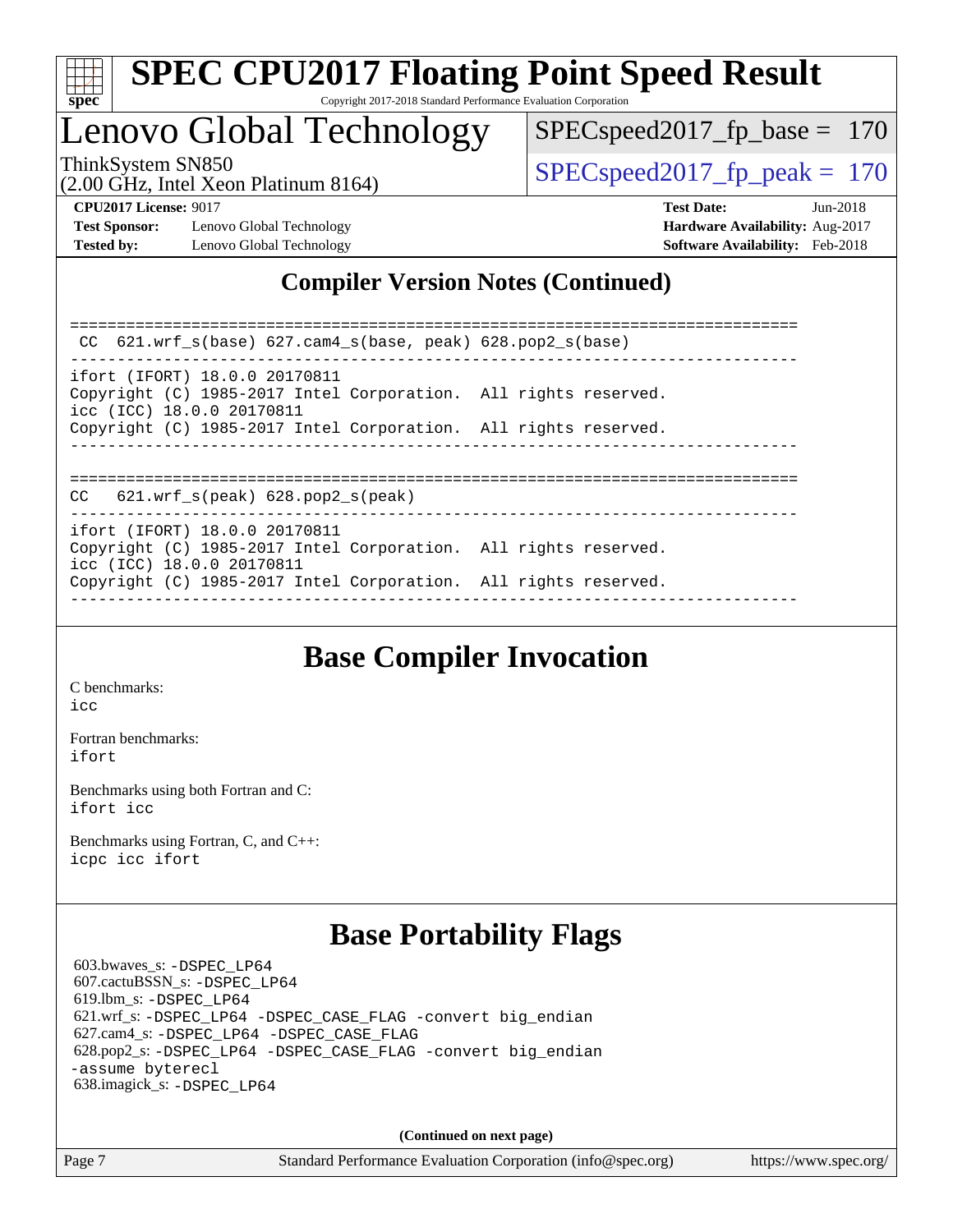

Lenovo Global Technology

 $SPEC speed2017_fp\_base = 170$ 

ThinkSystem SN850<br>  $SPEC speed2017$  fp\_peak = 170

(2.00 GHz, Intel Xeon Platinum 8164)

**[Test Sponsor:](http://www.spec.org/auto/cpu2017/Docs/result-fields.html#TestSponsor)** Lenovo Global Technology **[Hardware Availability:](http://www.spec.org/auto/cpu2017/Docs/result-fields.html#HardwareAvailability)** Aug-2017 **[Tested by:](http://www.spec.org/auto/cpu2017/Docs/result-fields.html#Testedby)** Lenovo Global Technology **[Software Availability:](http://www.spec.org/auto/cpu2017/Docs/result-fields.html#SoftwareAvailability)** Feb-2018

**[CPU2017 License:](http://www.spec.org/auto/cpu2017/Docs/result-fields.html#CPU2017License)** 9017 **[Test Date:](http://www.spec.org/auto/cpu2017/Docs/result-fields.html#TestDate)** Jun-2018

### **[Base Portability Flags \(Continued\)](http://www.spec.org/auto/cpu2017/Docs/result-fields.html#BasePortabilityFlags)**

 644.nab\_s: [-DSPEC\\_LP64](http://www.spec.org/cpu2017/results/res2018q3/cpu2017-20180620-07209.flags.html#suite_basePORTABILITY644_nab_s_DSPEC_LP64) 649.fotonik3d\_s: [-DSPEC\\_LP64](http://www.spec.org/cpu2017/results/res2018q3/cpu2017-20180620-07209.flags.html#suite_basePORTABILITY649_fotonik3d_s_DSPEC_LP64) 654.roms\_s: [-DSPEC\\_LP64](http://www.spec.org/cpu2017/results/res2018q3/cpu2017-20180620-07209.flags.html#suite_basePORTABILITY654_roms_s_DSPEC_LP64)

### **[Base Optimization Flags](http://www.spec.org/auto/cpu2017/Docs/result-fields.html#BaseOptimizationFlags)**

[C benchmarks](http://www.spec.org/auto/cpu2017/Docs/result-fields.html#Cbenchmarks):

[-xCORE-AVX512](http://www.spec.org/cpu2017/results/res2018q3/cpu2017-20180620-07209.flags.html#user_CCbase_f-xCORE-AVX512) [-ipo](http://www.spec.org/cpu2017/results/res2018q3/cpu2017-20180620-07209.flags.html#user_CCbase_f-ipo) [-O3](http://www.spec.org/cpu2017/results/res2018q3/cpu2017-20180620-07209.flags.html#user_CCbase_f-O3) [-no-prec-div](http://www.spec.org/cpu2017/results/res2018q3/cpu2017-20180620-07209.flags.html#user_CCbase_f-no-prec-div) [-qopt-prefetch](http://www.spec.org/cpu2017/results/res2018q3/cpu2017-20180620-07209.flags.html#user_CCbase_f-qopt-prefetch) [-ffinite-math-only](http://www.spec.org/cpu2017/results/res2018q3/cpu2017-20180620-07209.flags.html#user_CCbase_f_finite_math_only_cb91587bd2077682c4b38af759c288ed7c732db004271a9512da14a4f8007909a5f1427ecbf1a0fb78ff2a814402c6114ac565ca162485bbcae155b5e4258871) [-qopt-mem-layout-trans=3](http://www.spec.org/cpu2017/results/res2018q3/cpu2017-20180620-07209.flags.html#user_CCbase_f-qopt-mem-layout-trans_de80db37974c74b1f0e20d883f0b675c88c3b01e9d123adea9b28688d64333345fb62bc4a798493513fdb68f60282f9a726aa07f478b2f7113531aecce732043) [-qopenmp](http://www.spec.org/cpu2017/results/res2018q3/cpu2017-20180620-07209.flags.html#user_CCbase_qopenmp_16be0c44f24f464004c6784a7acb94aca937f053568ce72f94b139a11c7c168634a55f6653758ddd83bcf7b8463e8028bb0b48b77bcddc6b78d5d95bb1df2967) [-DSPEC\\_OPENMP](http://www.spec.org/cpu2017/results/res2018q3/cpu2017-20180620-07209.flags.html#suite_CCbase_DSPEC_OPENMP)

[Fortran benchmarks](http://www.spec.org/auto/cpu2017/Docs/result-fields.html#Fortranbenchmarks):

```
-DSPEC_OPENMP -xCORE-AVX512 -ipo -O3 -no-prec-div -qopt-prefetch
-ffinite-math-only -qopt-mem-layout-trans=3 -qopenmp
-nostandard-realloc-lhs -align array32byte
```
[Benchmarks using both Fortran and C](http://www.spec.org/auto/cpu2017/Docs/result-fields.html#BenchmarksusingbothFortranandC):

```
-xCORE-AVX512-ipo-no-prec-div-qopt-prefetch
-ffinite-math-only -qopt-mem-layout-trans=3 -qopenmp -DSPEC_OPENMP
-nostandard-realloc-lhs -align array32byte
```
[Benchmarks using Fortran, C, and C++:](http://www.spec.org/auto/cpu2017/Docs/result-fields.html#BenchmarksusingFortranCandCXX)

[-xCORE-AVX512](http://www.spec.org/cpu2017/results/res2018q3/cpu2017-20180620-07209.flags.html#user_CC_CXX_FCbase_f-xCORE-AVX512) [-ipo](http://www.spec.org/cpu2017/results/res2018q3/cpu2017-20180620-07209.flags.html#user_CC_CXX_FCbase_f-ipo) [-O3](http://www.spec.org/cpu2017/results/res2018q3/cpu2017-20180620-07209.flags.html#user_CC_CXX_FCbase_f-O3) [-no-prec-div](http://www.spec.org/cpu2017/results/res2018q3/cpu2017-20180620-07209.flags.html#user_CC_CXX_FCbase_f-no-prec-div) [-qopt-prefetch](http://www.spec.org/cpu2017/results/res2018q3/cpu2017-20180620-07209.flags.html#user_CC_CXX_FCbase_f-qopt-prefetch) [-ffinite-math-only](http://www.spec.org/cpu2017/results/res2018q3/cpu2017-20180620-07209.flags.html#user_CC_CXX_FCbase_f_finite_math_only_cb91587bd2077682c4b38af759c288ed7c732db004271a9512da14a4f8007909a5f1427ecbf1a0fb78ff2a814402c6114ac565ca162485bbcae155b5e4258871) [-qopt-mem-layout-trans=3](http://www.spec.org/cpu2017/results/res2018q3/cpu2017-20180620-07209.flags.html#user_CC_CXX_FCbase_f-qopt-mem-layout-trans_de80db37974c74b1f0e20d883f0b675c88c3b01e9d123adea9b28688d64333345fb62bc4a798493513fdb68f60282f9a726aa07f478b2f7113531aecce732043) [-qopenmp](http://www.spec.org/cpu2017/results/res2018q3/cpu2017-20180620-07209.flags.html#user_CC_CXX_FCbase_qopenmp_16be0c44f24f464004c6784a7acb94aca937f053568ce72f94b139a11c7c168634a55f6653758ddd83bcf7b8463e8028bb0b48b77bcddc6b78d5d95bb1df2967) [-DSPEC\\_OPENMP](http://www.spec.org/cpu2017/results/res2018q3/cpu2017-20180620-07209.flags.html#suite_CC_CXX_FCbase_DSPEC_OPENMP) [-nostandard-realloc-lhs](http://www.spec.org/cpu2017/results/res2018q3/cpu2017-20180620-07209.flags.html#user_CC_CXX_FCbase_f_2003_std_realloc_82b4557e90729c0f113870c07e44d33d6f5a304b4f63d4c15d2d0f1fab99f5daaed73bdb9275d9ae411527f28b936061aa8b9c8f2d63842963b95c9dd6426b8a) [-align array32byte](http://www.spec.org/cpu2017/results/res2018q3/cpu2017-20180620-07209.flags.html#user_CC_CXX_FCbase_align_array32byte_b982fe038af199962ba9a80c053b8342c548c85b40b8e86eb3cc33dee0d7986a4af373ac2d51c3f7cf710a18d62fdce2948f201cd044323541f22fc0fffc51b6)

#### **[Base Other Flags](http://www.spec.org/auto/cpu2017/Docs/result-fields.html#BaseOtherFlags)**

[C benchmarks](http://www.spec.org/auto/cpu2017/Docs/result-fields.html#Cbenchmarks):  $-m64 - std= c11$  $-m64 - std= c11$ 

[Fortran benchmarks](http://www.spec.org/auto/cpu2017/Docs/result-fields.html#Fortranbenchmarks):

[-m64](http://www.spec.org/cpu2017/results/res2018q3/cpu2017-20180620-07209.flags.html#user_FCbase_intel_intel64_18.0_af43caccfc8ded86e7699f2159af6efc7655f51387b94da716254467f3c01020a5059329e2569e4053f409e7c9202a7efc638f7a6d1ffb3f52dea4a3e31d82ab)

[Benchmarks using both Fortran and C](http://www.spec.org/auto/cpu2017/Docs/result-fields.html#BenchmarksusingbothFortranandC):  $-m64 - std= c11$  $-m64 - std= c11$ 

[Benchmarks using Fortran, C, and C++:](http://www.spec.org/auto/cpu2017/Docs/result-fields.html#BenchmarksusingFortranCandCXX)  $-m64 - std= c11$  $-m64 - std= c11$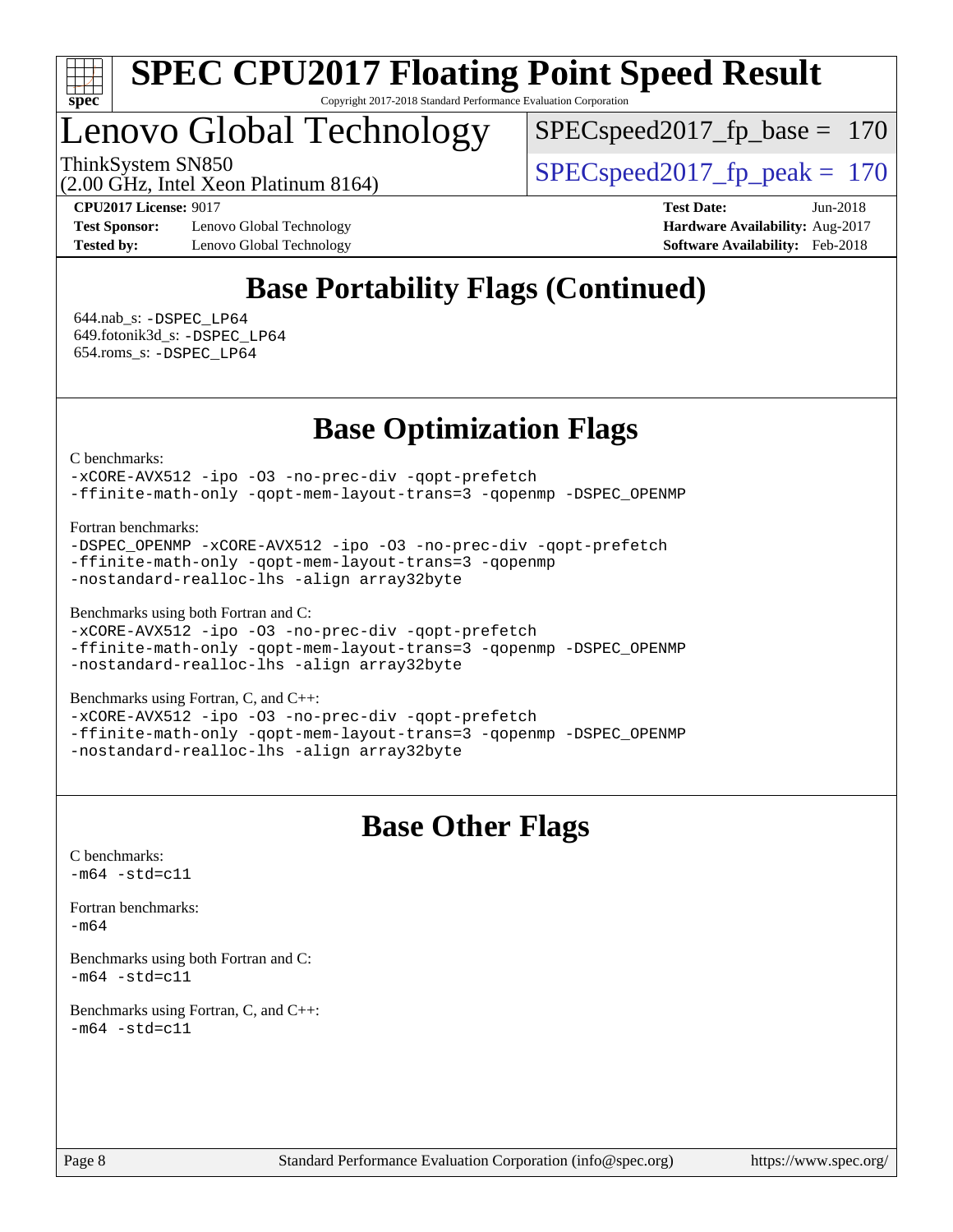

### Lenovo Global Technology

SPECspeed2017 fp base  $= 170$ 

(2.00 GHz, Intel Xeon Platinum 8164)

ThinkSystem SN850<br>  $SPEC speed2017$  fp\_peak = 170

**[Test Sponsor:](http://www.spec.org/auto/cpu2017/Docs/result-fields.html#TestSponsor)** Lenovo Global Technology **[Hardware Availability:](http://www.spec.org/auto/cpu2017/Docs/result-fields.html#HardwareAvailability)** Aug-2017 **[Tested by:](http://www.spec.org/auto/cpu2017/Docs/result-fields.html#Testedby)** Lenovo Global Technology **[Software Availability:](http://www.spec.org/auto/cpu2017/Docs/result-fields.html#SoftwareAvailability)** Feb-2018

**[CPU2017 License:](http://www.spec.org/auto/cpu2017/Docs/result-fields.html#CPU2017License)** 9017 **[Test Date:](http://www.spec.org/auto/cpu2017/Docs/result-fields.html#TestDate)** Jun-2018

### **[Peak Compiler Invocation](http://www.spec.org/auto/cpu2017/Docs/result-fields.html#PeakCompilerInvocation)**

[C benchmarks](http://www.spec.org/auto/cpu2017/Docs/result-fields.html#Cbenchmarks):

[icc](http://www.spec.org/cpu2017/results/res2018q3/cpu2017-20180620-07209.flags.html#user_CCpeak_intel_icc_18.0_66fc1ee009f7361af1fbd72ca7dcefbb700085f36577c54f309893dd4ec40d12360134090235512931783d35fd58c0460139e722d5067c5574d8eaf2b3e37e92)

[Fortran benchmarks](http://www.spec.org/auto/cpu2017/Docs/result-fields.html#Fortranbenchmarks): [ifort](http://www.spec.org/cpu2017/results/res2018q3/cpu2017-20180620-07209.flags.html#user_FCpeak_intel_ifort_18.0_8111460550e3ca792625aed983ce982f94888b8b503583aa7ba2b8303487b4d8a21a13e7191a45c5fd58ff318f48f9492884d4413fa793fd88dd292cad7027ca)

[Benchmarks using both Fortran and C](http://www.spec.org/auto/cpu2017/Docs/result-fields.html#BenchmarksusingbothFortranandC): [ifort](http://www.spec.org/cpu2017/results/res2018q3/cpu2017-20180620-07209.flags.html#user_CC_FCpeak_intel_ifort_18.0_8111460550e3ca792625aed983ce982f94888b8b503583aa7ba2b8303487b4d8a21a13e7191a45c5fd58ff318f48f9492884d4413fa793fd88dd292cad7027ca) [icc](http://www.spec.org/cpu2017/results/res2018q3/cpu2017-20180620-07209.flags.html#user_CC_FCpeak_intel_icc_18.0_66fc1ee009f7361af1fbd72ca7dcefbb700085f36577c54f309893dd4ec40d12360134090235512931783d35fd58c0460139e722d5067c5574d8eaf2b3e37e92)

[Benchmarks using Fortran, C, and C++:](http://www.spec.org/auto/cpu2017/Docs/result-fields.html#BenchmarksusingFortranCandCXX) [icpc](http://www.spec.org/cpu2017/results/res2018q3/cpu2017-20180620-07209.flags.html#user_CC_CXX_FCpeak_intel_icpc_18.0_c510b6838c7f56d33e37e94d029a35b4a7bccf4766a728ee175e80a419847e808290a9b78be685c44ab727ea267ec2f070ec5dc83b407c0218cded6866a35d07) [icc](http://www.spec.org/cpu2017/results/res2018q3/cpu2017-20180620-07209.flags.html#user_CC_CXX_FCpeak_intel_icc_18.0_66fc1ee009f7361af1fbd72ca7dcefbb700085f36577c54f309893dd4ec40d12360134090235512931783d35fd58c0460139e722d5067c5574d8eaf2b3e37e92) [ifort](http://www.spec.org/cpu2017/results/res2018q3/cpu2017-20180620-07209.flags.html#user_CC_CXX_FCpeak_intel_ifort_18.0_8111460550e3ca792625aed983ce982f94888b8b503583aa7ba2b8303487b4d8a21a13e7191a45c5fd58ff318f48f9492884d4413fa793fd88dd292cad7027ca)

### **[Peak Portability Flags](http://www.spec.org/auto/cpu2017/Docs/result-fields.html#PeakPortabilityFlags)**

Same as Base Portability Flags

### **[Peak Optimization Flags](http://www.spec.org/auto/cpu2017/Docs/result-fields.html#PeakOptimizationFlags)**

[C benchmarks](http://www.spec.org/auto/cpu2017/Docs/result-fields.html#Cbenchmarks):

```
 619.lbm_s: -prof-gen(pass 1) -prof-use(pass 2) -O2 -xCORE-AVX512
-qopt-prefetch -ipo -O3 -ffinite-math-only -no-prec-div
-qopt-mem-layout-trans=3 -DSPEC_SUPPRESS_OPENMP -qopenmp
-DSPEC_OPENMP
```

```
 638.imagick_s: -xCORE-AVX512 -ipo -O3 -no-prec-div -qopt-prefetch
-ffinite-math-only -qopt-mem-layout-trans=3 -qopenmp
-DSPEC_OPENMP
```
644.nab\_s: Same as 638.imagick\_s

```
Fortran benchmarks: 
-prof-gen(pass 1) -prof-use(pass 2) -DSPEC_SUPPRESS_OPENMP
-DSPEC_OPENMP -O2 -xCORE-AVX512 -qopt-prefetch -ipo -O3
-ffinite-math-only -no-prec-div -qopt-mem-layout-trans=3 -qopenmp
-nostandard-realloc-lhs -align array32byte
```
[Benchmarks using both Fortran and C](http://www.spec.org/auto/cpu2017/Docs/result-fields.html#BenchmarksusingbothFortranandC):

```
621.wrf_s: -prof-use-O2-xCORE-AVX512-qopt-prefetch -ipo -O3 -ffinite-math-only -no-prec-div
-qopt-mem-layout-trans=3 -DSPEC_SUPPRESS_OPENMP -qopenmp
```
**(Continued on next page)**